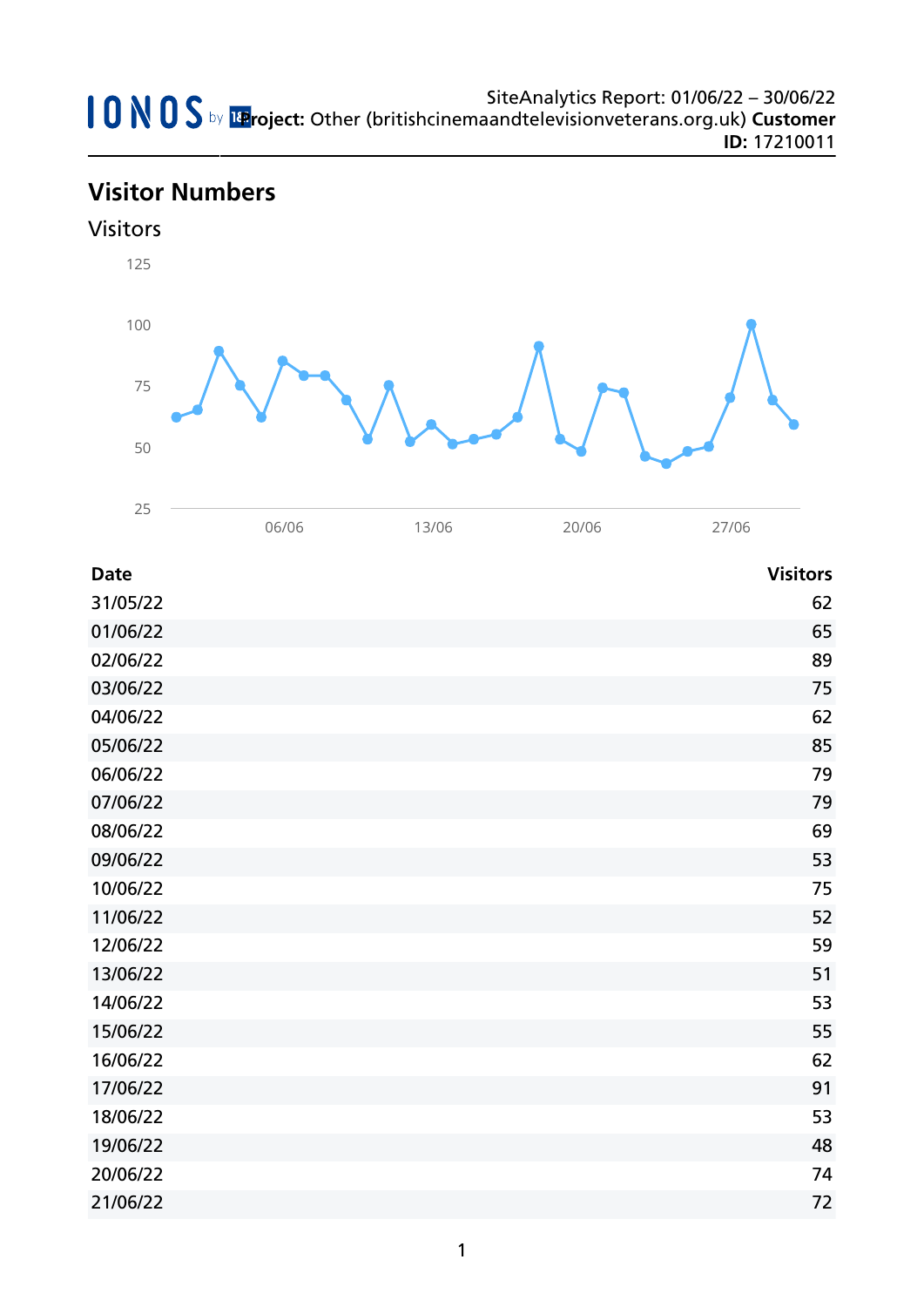| <b>Date</b>  | <b>Visitors</b> |
|--------------|-----------------|
| 22/06/22     | 46              |
| 23/06/22     | 43              |
| 24/06/22     | 48              |
| 25/06/22     | 50              |
| 26/06/22     | 70              |
| 27/06/22     | 100             |
| 28/06/22     | 69              |
| 29/06/22     | 59              |
| <b>Total</b> | 1,948           |

### Sessions



| 06/06 | 13/06 | 20/06 | 27/06 |
|-------|-------|-------|-------|
|       |       |       |       |

| <b>Date</b> | <b>Sessions</b> |
|-------------|-----------------|
| 31/05/22    | 68              |
| 01/06/22    | 68              |
| 02/06/22    | 96              |
| 03/06/22    | 78              |
| 04/06/22    | 71              |
| 05/06/22    | 91              |
| 06/06/22    | 84              |
| 07/06/22    | 84              |
| 08/06/22    | 69              |
| 09/06/22    | 61              |
| 10/06/22    | 81              |
| 11/06/22    | 63              |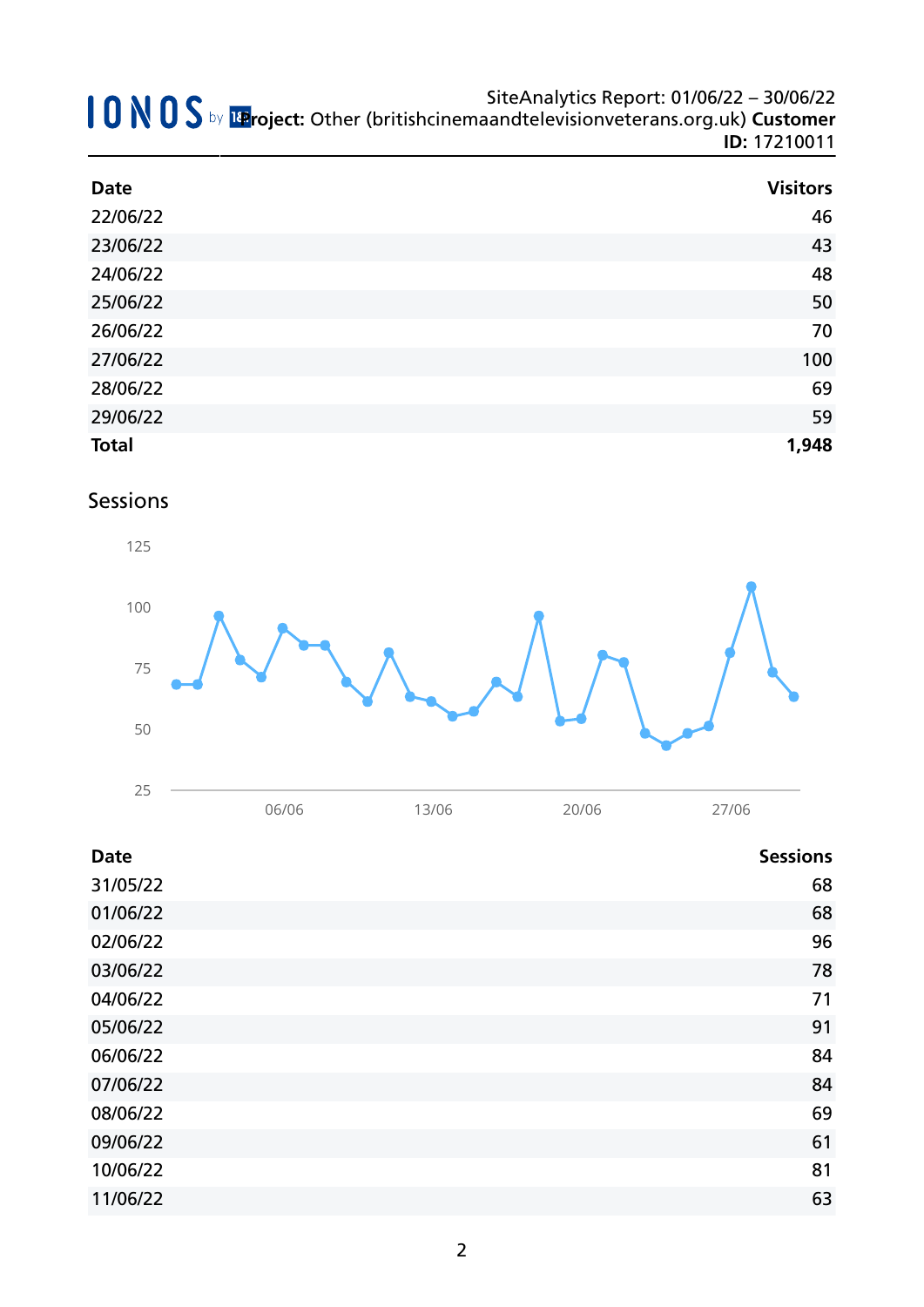| SiteAnalytics Report: 01/06/22 - 30/06/22<br>SiteAnalytics Report: 01/06/22 - 30/06/22<br>IteAnalytics Report: 01/06/22 - 30/06/22 Mg D S by Expoject: Other (britishcinemaandtelevisionveterans.org.uk) |
|----------------------------------------------------------------------------------------------------------------------------------------------------------------------------------------------------------|
| <b>ID: 17210011</b>                                                                                                                                                                                      |

| <b>Date</b>  | <b>Sessions</b> |
|--------------|-----------------|
| 12/06/22     | 61              |
| 13/06/22     | 55              |
| 14/06/22     | 57              |
| 15/06/22     | 69              |
| 16/06/22     | 63              |
| 17/06/22     | 96              |
| 18/06/22     | 53              |
| 19/06/22     | 54              |
| 20/06/22     | 80              |
| 21/06/22     | 77              |
| 22/06/22     | 48              |
| 23/06/22     | 43              |
| 24/06/22     | 48              |
| 25/06/22     | 51              |
| 26/06/22     | 81              |
| 27/06/22     | 108             |
| 28/06/22     | 73              |
| 29/06/22     | 63              |
| <b>Total</b> | 2,094           |

# Search Engine Robots



| <b>Search Engine Robots</b> | <b>Sessions</b> | Percentage |
|-----------------------------|-----------------|------------|
| bingbot/2.0                 | 220             | 16.63%     |
| AhrefsBot/7.0               | 151             | $11.41\%$  |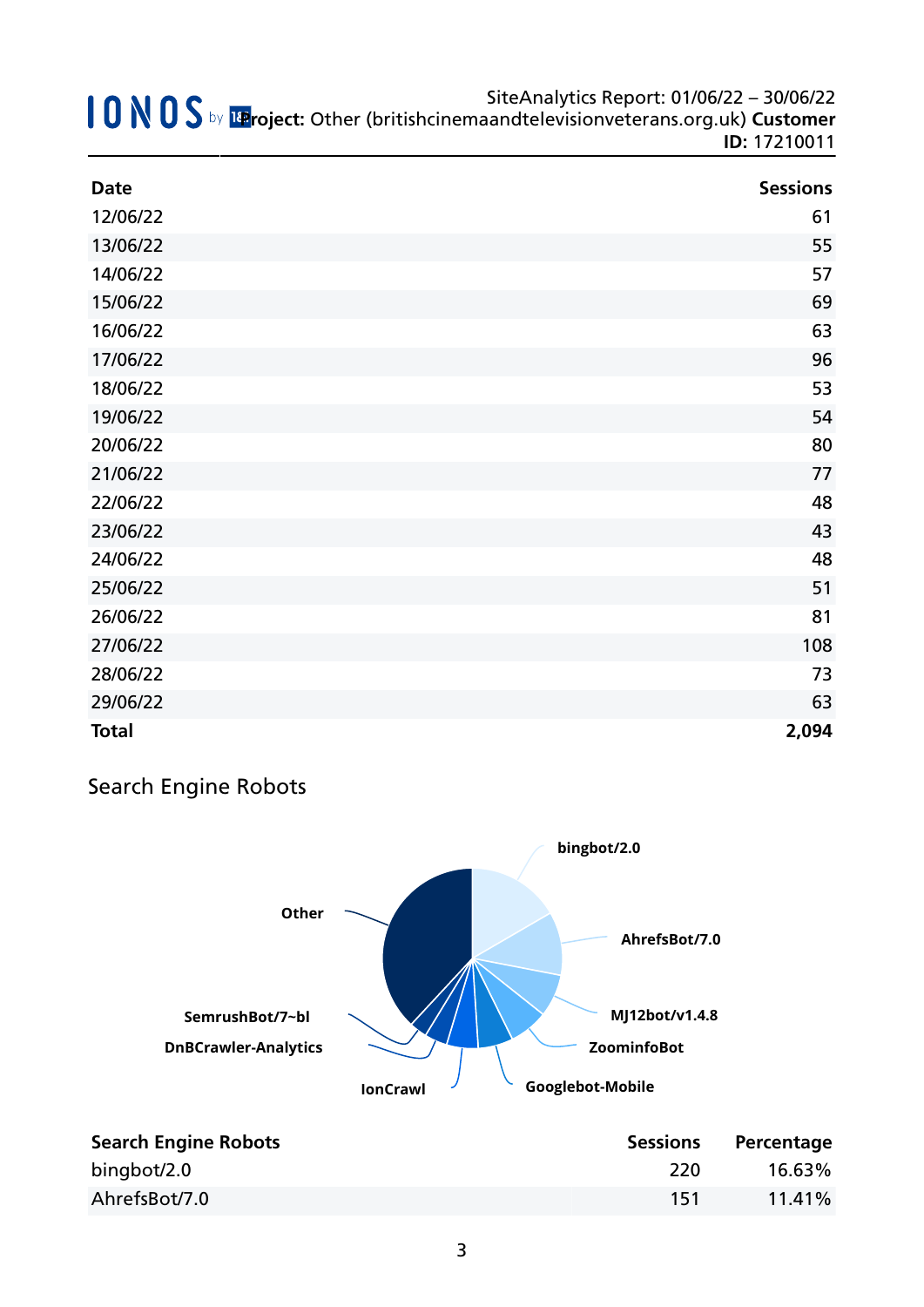| <b>Search Engine Robots</b> | <b>Sessions</b> | Percentage |
|-----------------------------|-----------------|------------|
| MJ12bot/v1.4.8              | 101             | 7.63%      |
| ZoominfoBot                 | 93              | 7.03%      |
| Googlebot-Mobile            | 83              | 6.27%      |
| IonCrawl                    | 75              | 5.67%      |
| <b>DnBCrawler-Analytics</b> | 54              | 4.08%      |
| SemrushBot/7~bl             | 42              | 3.17%      |
| Applebot/0.1                | 41              | 3.10%      |
| Googlebot/2.1               | 37              | 2.80%      |
| DataForSeoBot/1.0           | 29              | 2.19%      |
| Orbbot/1.1                  | 27              | 2.04%      |
| Barkrowler/0.9              | 26              | 1.97%      |
| Adsbot/3.1                  | 24              | 1.81%      |
| PetalBot mobile             | 24              | 1.81%      |
| <b>SEOkicks</b>             | 24              | 1.81%      |
| facebookexternalhit/1.1     | 24              | 1.81%      |
| CCBot/2.0                   | 22              | 1.66%      |
| DuckDuckGo-Favicons-Bot/1.0 | 21              | 1.59%      |
| rc-crawler                  | 18              | 1.36%      |
| <b>Headless Chrome</b>      | 17              | 1.28%      |
| Neevabot/1.0                | 16              | 1.21%      |
| Mail.RU_Bot/2.0             | 15              | 1.13%      |
| YandexBot/3.0               | 15              | 1.13%      |
| INETDEX-BOT/1.5             | 14              | 1.06%      |
| 360Spider                   | 12              | 0.91%      |
| DF Bot 1.0                  | 12              | 0.91%      |
| DomainStatsBot/1.0          | 11              | 0.83%      |
| MojeekBot/0.11              | 9               | 0.68%      |
| LightspeedSystemsCrawler    | 7               | 0.53%      |
| SeekportBot                 | 5               | 0.38%      |
| Baiduspider/2.0             | 4               | 0.30%      |
| CensysInspect/1.1           | 4               | 0.30%      |
| Seekport Crawler            | 4               | 0.30%      |
| <b>Yeti/1.1</b>             | 4               | 0.30%      |
| Pandalytics/1.0             | 3               | 0.23%      |
| ThinkChaos/0.3.0            | 3               | 0.23%      |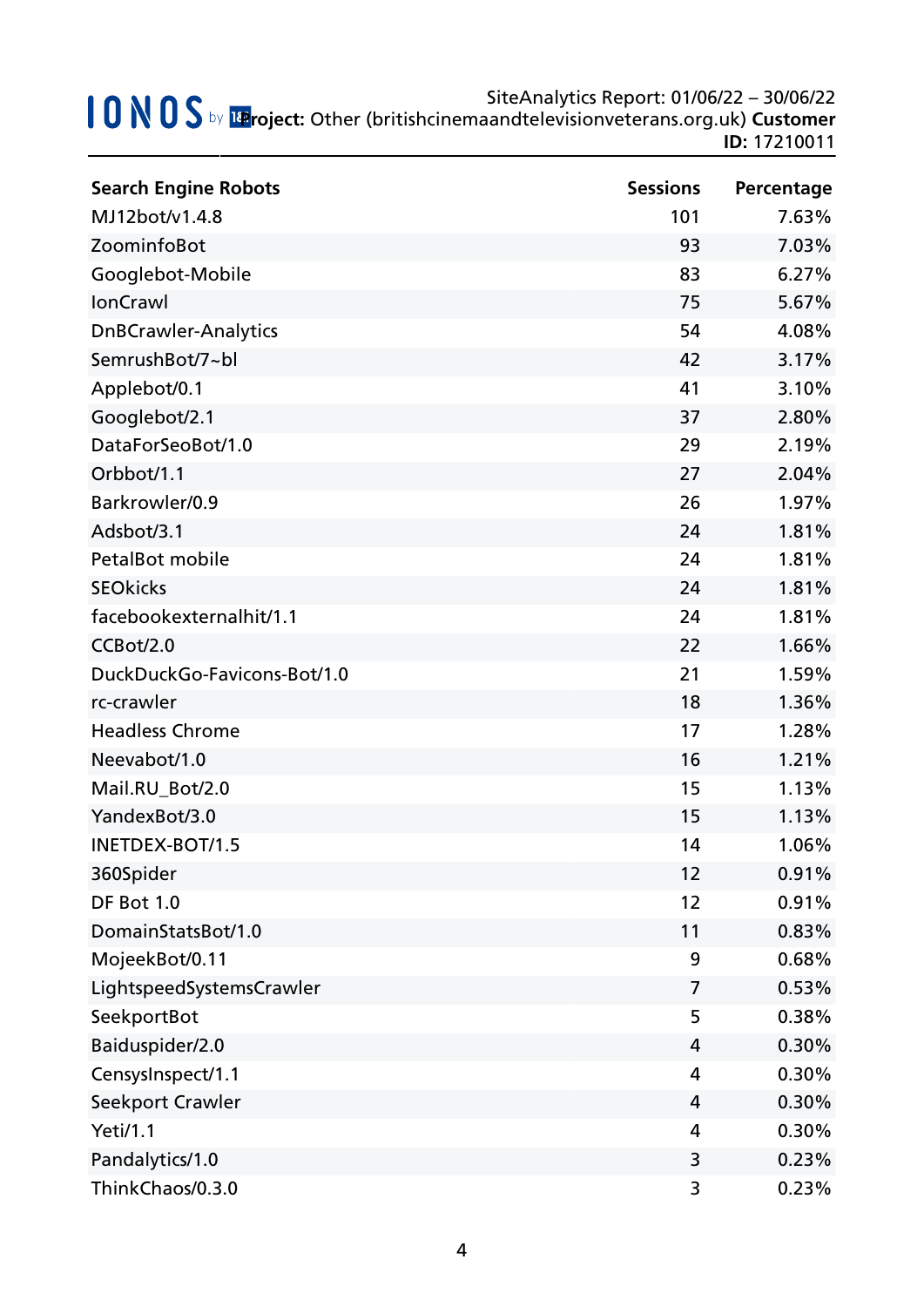| <b>Search Engine Robots</b> | <b>Sessions</b> | Percentage |
|-----------------------------|-----------------|------------|
| seocompany/0.6              | 3               | 0.23%      |
| t3versionsBot/1.0           | 3               | 0.23%      |
| Baiduspider/2.0 mobile      | $\overline{2}$  | 0.15%      |
| BingPreview/1.0b            | 2               | 0.15%      |
| Chrome-Lighthouse           | $\overline{2}$  | 0.15%      |
| Daum/4.1                    | $\overline{2}$  | 0.15%      |
| Scrapy/2.6.1                | $\overline{2}$  | 0.15%      |
| YaK/1.0                     | $\overline{2}$  | 0.15%      |
| Yahoo! Slurp                | $\overline{2}$  | 0.15%      |
| fake Bingbot                | $\overline{2}$  | 0.15%      |
| fake FacebookBot            | $\overline{2}$  | 0.15%      |
| Birdcrawlerbot/0.5          | 1               | 0.08%      |
| Dataprovider                | 1               | 0.08%      |
| Other                       | 6               | 0.45%      |
| <b>Total</b>                | 1,323           | 100.00%    |

# **Page Analysis**

# Most Frequently Visited Pages



| Pages                           | <b>Sessions</b> | Percentage |
|---------------------------------|-----------------|------------|
|                                 | 1,819           | 48.15%     |
| /contact/                       | 875             | 23.16%     |
| /how-to-join/becoming-a-member/ | 100             | 2.65%      |
| /bctv-member-information/       | 98              | 2.59%      |
| /about-us/                      | 88              | $2.33\%$   |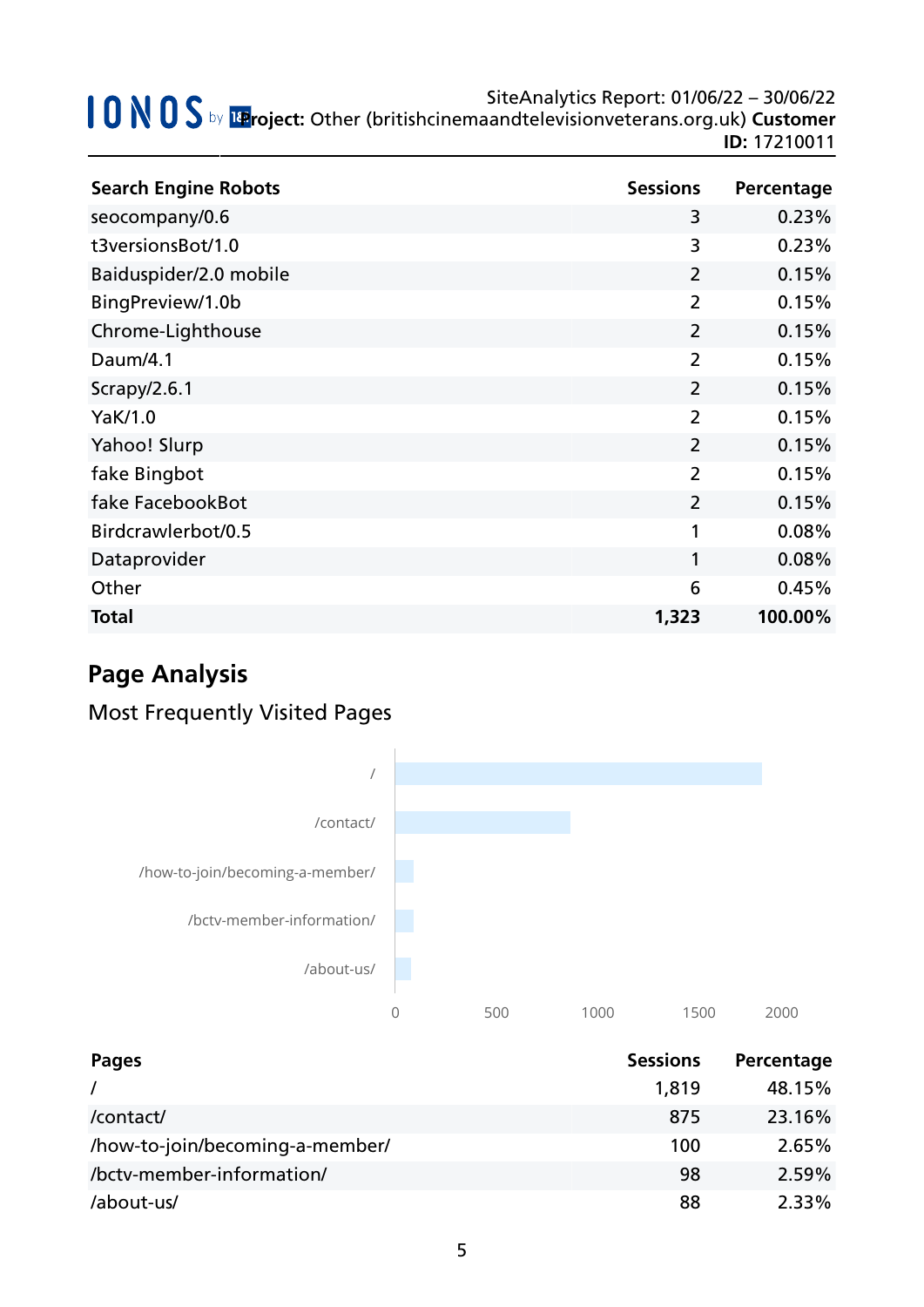| <b>Pages</b>                                                  | <b>Sessions</b> | Percentage |
|---------------------------------------------------------------|-----------------|------------|
| /news/                                                        | 73              | 1.93%      |
| /the-veteran-magazine/                                        | 72              | 1.91%      |
| /comments-from-members-re-events/                             | 69              | 1.83%      |
| /bctv-membership-list-in-full/                                | 62              | 1.64%      |
| /how-to-join/                                                 | 53              | 1.40%      |
| /photographs-of-past-events/                                  | 47              | 1.24%      |
| /industry-people-you-may-remember/                            | 45              | 1.19%      |
| /future-events-planned-for-you/                               | 44              | 1.16%      |
| /new-members-and-obits/                                       | 44              | 1.16%      |
| /links-to-friends-and-others/                                 | 40              | 1.06%      |
| /members-contributions/                                       | 40              | 1.06%      |
| /lost-and-found/                                              | 36              | 0.95%      |
| /legal-notice-and-copyright/                                  | 34              | 0.90%      |
| /about-us/our-history/                                        | 28              | 0.74%      |
| /about-us/our-executive-committee/                            | 22              | 0.58%      |
| /about-us/our-articles-of-association/                        | 21              | 0.56%      |
| /about-us/our-logo/                                           | 19              | 0.50%      |
| /sitemap/                                                     | 15              | 0.40%      |
| /the-veteran-magazine/see-the-entire-magazine-right-<br>here/ | 15              | 0.40%      |
| /app/config/.env                                              | 6               | 0.16%      |
| /app/module/guestbook/add                                     | 4               | 0.11%      |
| /app/web/cache/purge                                          | 3               | 0.08%      |
| /index.php                                                    | 3               | 0.08%      |
| /app/web/cache/purgemenu                                      | 1               | 0.03%      |
| /app/web/cache/purgesemanticdata                              | 1               | 0.03%      |
| /protected/                                                   | 1               | 0.03%      |
| <b>Total</b>                                                  | 3,778           | 100.00%    |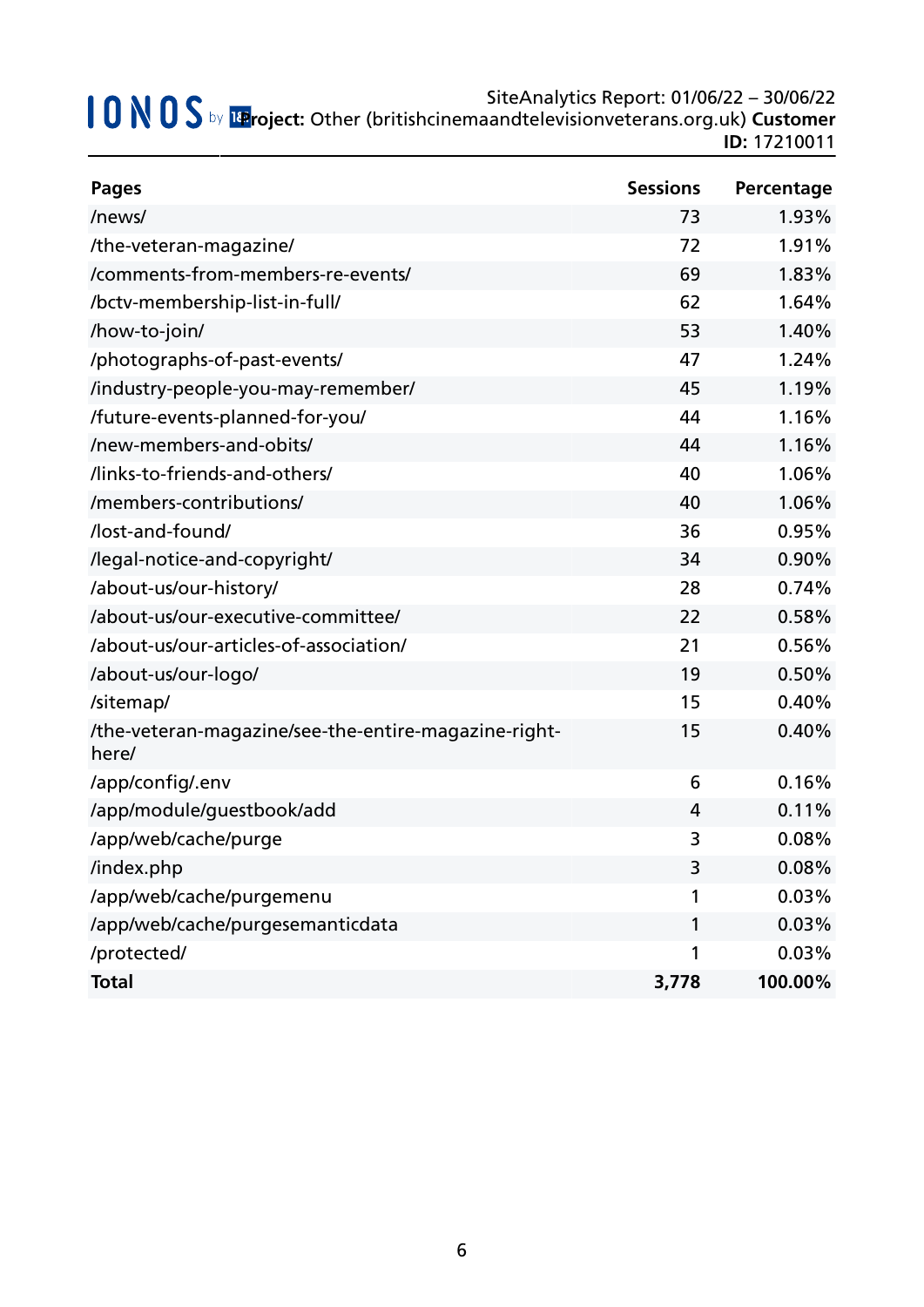# Keywords



| <b>Keywords</b>                                                | <b>Sessions</b> |
|----------------------------------------------------------------|-----------------|
| https://www.britishcinemaandtelevisionveterans.org.uk/contact/ |                 |

# Referring Pages



| Pages                          | <b>Sessions</b> |
|--------------------------------|-----------------|
| https://google.com/            | 102             |
| https://google.com             | 35              |
| https://google.co.uk/          | 29              |
| http://217.160.0.162           | 26              |
| https://bing.com/              | 18              |
| http://srchs.com               | 14              |
| https://historyproject.org.uk/ | 9               |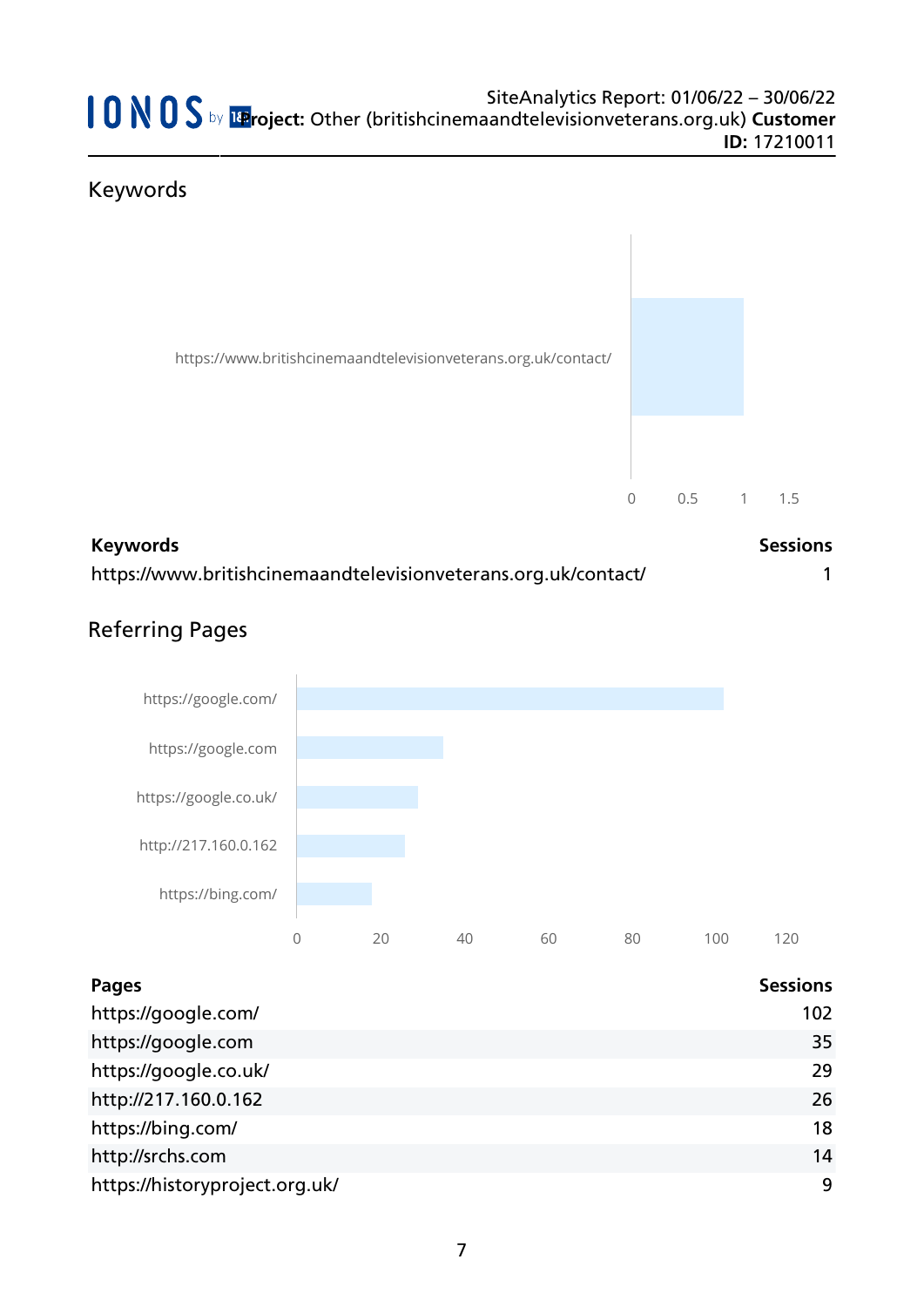| <b>Pages</b>                                                                        | <b>Sessions</b> |
|-------------------------------------------------------------------------------------|-----------------|
| https://crawlson.com/domain/britishcinemaandtelevisionveterans.org.<br>uk           | 8               |
| http://baidu.com/                                                                   | 7               |
| http://theunmutual.co.uk/                                                           | $\overline{7}$  |
| http://217.160.0.162/                                                               | 4               |
| http://britishcinemaandtelevisionveterans.com                                       | 3               |
| https://duckduckgo.com/                                                             | 3               |
| http://search.daum.net/                                                             | $\overline{2}$  |
| http://theunmutual.co.uk                                                            | $\overline{2}$  |
| http://webwiki.co.uk/www.britishcinemaandtelevisionveterans.org.uk                  | $\overline{2}$  |
| https://108.sb.mywebsite-editor.com/                                                | 2               |
| https://webtechsurvey.com/website/www.britishcinemaandtelevisionv<br>eterans.org.uk | $\overline{2}$  |
| https://yandex.ru/                                                                  | 2               |
| http://bctv.website                                                                 |                 |
| http://fbkwriter.com/about-me/                                                      | 1               |
| http://google.com.hk                                                                | 1               |
| https://google.ca/                                                                  |                 |
| https://google.com/url                                                              |                 |
| https://search.yahoo.com/                                                           |                 |
| https://theunmutual.co.uk/                                                          |                 |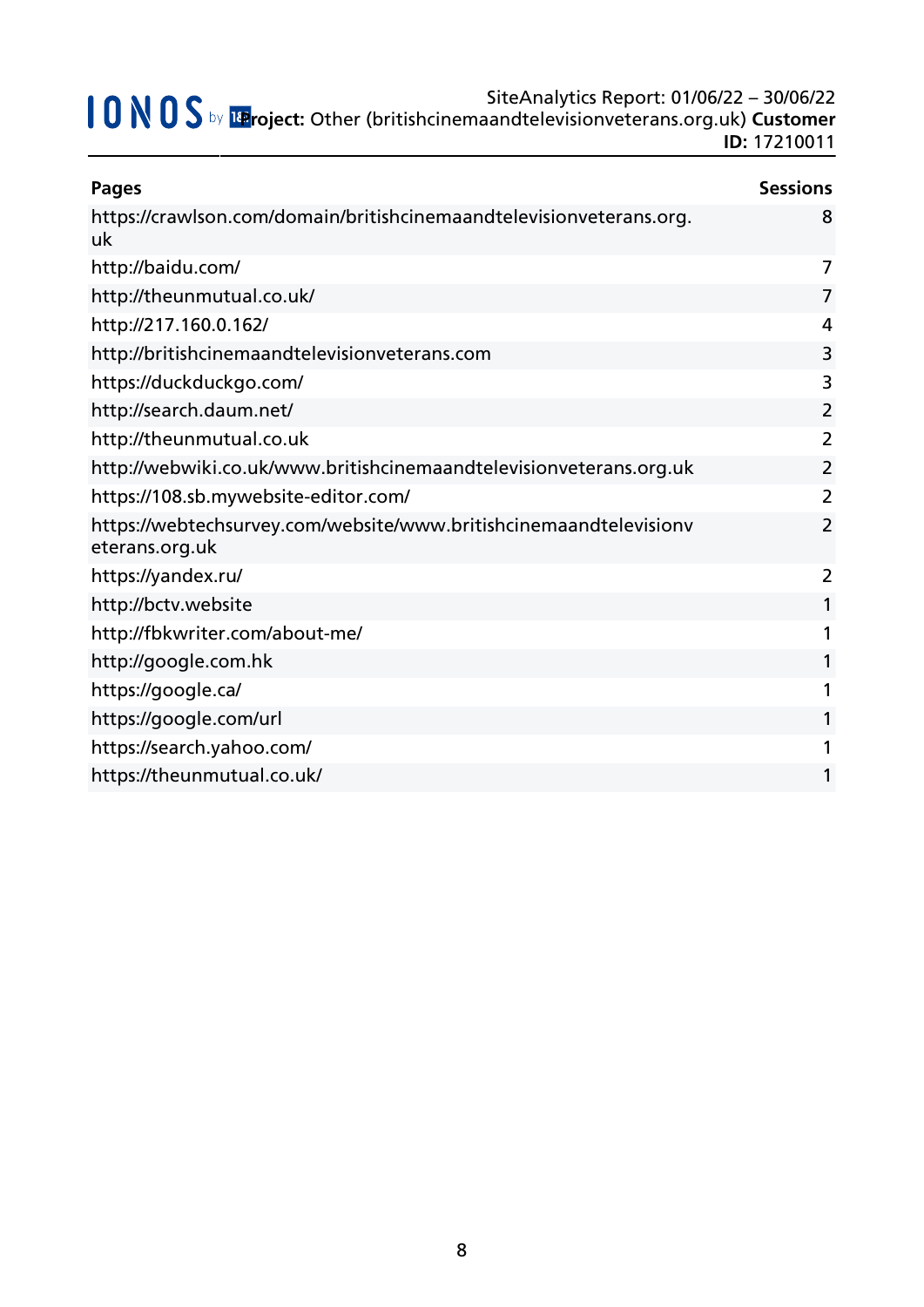# **Browsers & Systems**

Browsers



| <b>Browsers</b>                  | <b>Sessions</b> | Percentage |
|----------------------------------|-----------------|------------|
| Chrome                           | 1,324           | 63.23%     |
| Microsoft Edge                   | 201             | 9.60%      |
| Firefox                          | 162             | 7.74%      |
| Safari                           | 64              | 3.06%      |
| Python-requests                  | 58              | 2.77%      |
| <b>Chrome Mobile</b>             | 49              | 2.34%      |
| Android browser                  | 43              | 2.05%      |
| Safari mobile                    | 39              | 1.86%      |
| Opera                            | 26              | 1.24%      |
| IE                               | 18              | 0.86%      |
| Sogou Explorer                   | 9               | 0.43%      |
| <b>MIUI Browser</b>              | $\overline{7}$  | 0.33%      |
| Java                             | 5               | 0.24%      |
| Google App                       | $\overline{4}$  | 0.19%      |
| aiohttp                          | 4               | 0.19%      |
| <b>Android HttpURLConnection</b> | 3               | 0.14%      |
| <b>Android WebView</b>           | 3               | 0.14%      |
| Apache internal dummy connection | 3               | 0.14%      |
| WhatsApp                         | 3               | 0.14%      |
| <b>CURL</b>                      | 3               | 0.14%      |
| <b>Mobile Samsung Browser</b>    | $\overline{2}$  | 0.10%      |
| Pale Moon                        | $\overline{2}$  | 0.10%      |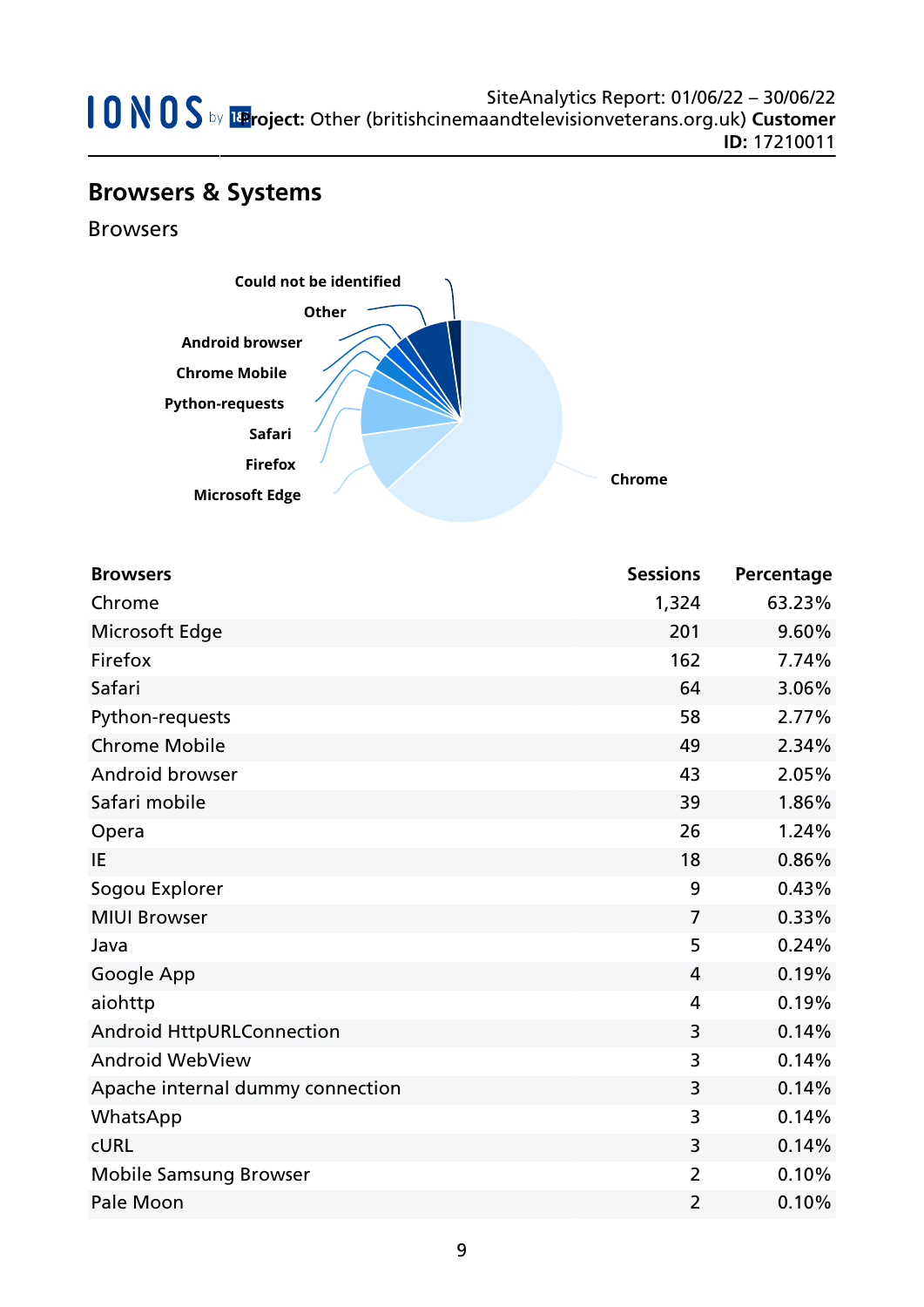| <b>Browsers</b>         | <b>Sessions</b> | Percentage |
|-------------------------|-----------------|------------|
| Vivaldi                 | $\overline{2}$  | 0.10%      |
| 115 Browser             | 1               | 0.05%      |
| Apache-HttpClient       | 1               | 0.05%      |
| FreeU                   | 1               | 0.05%      |
| Go http package         | 1               | 0.05%      |
| Iridium                 | 1               | 0.05%      |
| Kinza                   | 1               | 0.05%      |
| Maxthon                 | 1               | 0.05%      |
| Mozilla                 | 1               | 0.05%      |
| Puffin mobile           | 1               | 0.05%      |
| QQbrowser               | 1               | 0.05%      |
| <b>Steam Client</b>     | 1               | 0.05%      |
| Yandex.Browser          | 1               | 0.05%      |
| Could not be identified | 48              | 2.29%      |
| <b>Total</b>            | 2,094           | 100.00%    |

# Operating Systems



| <b>Operating Systems</b> | <b>Sessions</b> | Percentage |
|--------------------------|-----------------|------------|
| Windows                  | 1,374           | 65.62%     |
| macOS                    | 208             | 9.93%      |
| Linux                    | 186             | 8.88%      |
| Android                  | 103             | 4.92%      |
| iOS                      | 52              | 2.48%      |
| OS X                     | 51              | 2.44%      |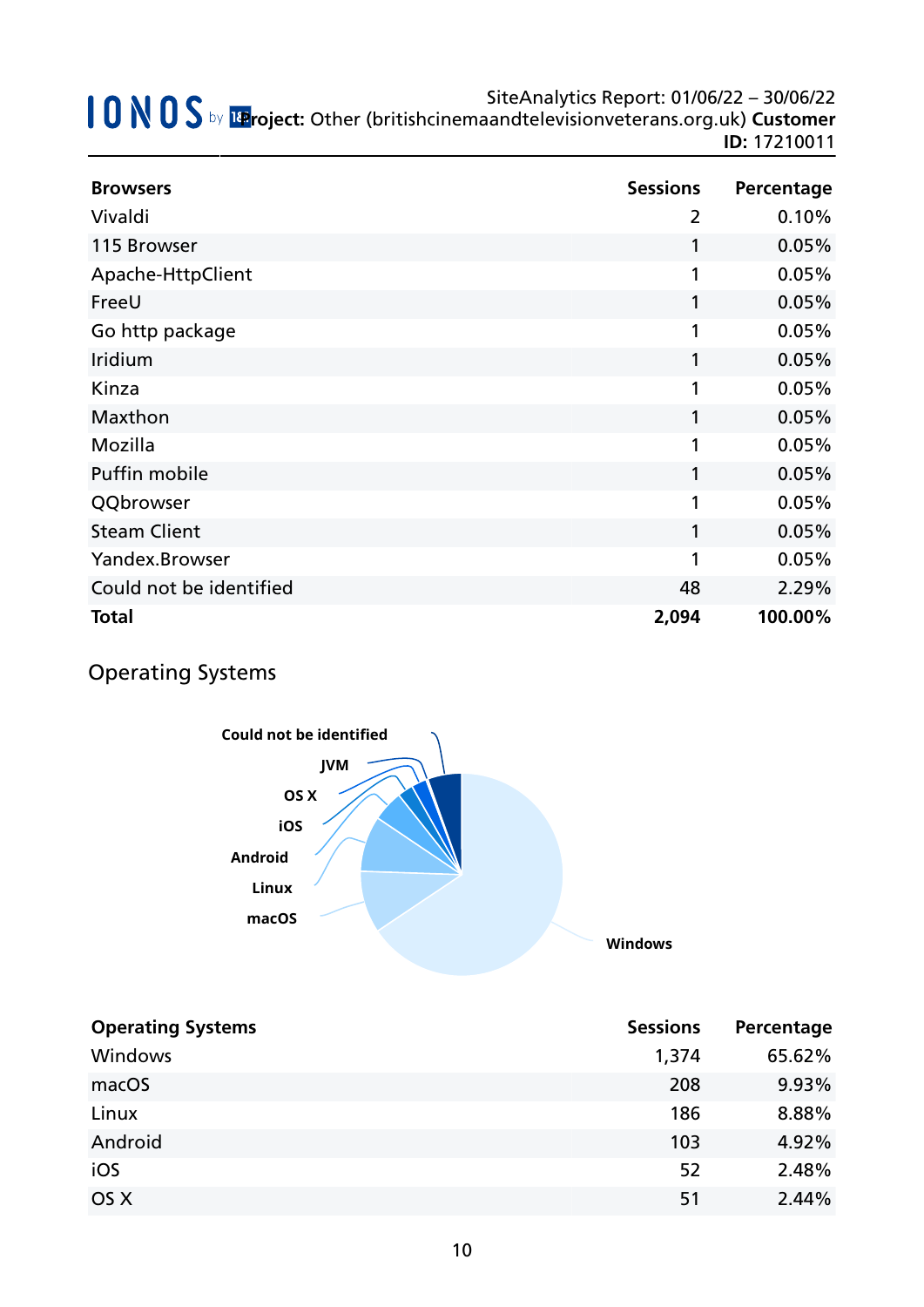| <b>Operating Systems</b> | <b>Sessions</b> | Percentage |
|--------------------------|-----------------|------------|
| <b>JVM</b>               | h               | $0.29\%$   |
| Could not be identified  | 114             | $5.44\%$   |
| <b>Total</b>             | 2,094           | 100.00%    |

# **Visitor Locations**

| Countries             |                 |            |
|-----------------------|-----------------|------------|
| <b>Countries</b>      | <b>Sessions</b> | Percentage |
| <b>United States</b>  | 594             | 28.37%     |
| <b>United Kingdom</b> | 567             | 27.08%     |
| Russia                | 161             | 7.69%      |
| Germany               | 157             | 7.50%      |
| France                | 76              | 3.63%      |
| Finland               | 56              | 2.67%      |
| China                 | 54              | 2.58%      |
| Sweden                | 35              | 1.67%      |
| Netherlands           | 33              | 1.58%      |
| Ireland               | 32              | 1.53%      |
| Australia             | 28              | 1.34%      |
| Canada                | 21              | 1.00%      |
| Estonia               | 21              | 1.00%      |
| Singapore             | 21              | 1.00%      |
| <b>Belgium</b>        | 20              | 0.96%      |
| <b>Ukraine</b>        | 20              | 0.96%      |
| India                 | 13              | 0.62%      |
| Czechia               | 9               | 0.43%      |
| <b>Italy</b>          | 9               | 0.43%      |
| Lithuania             | 9               | 0.43%      |
| Poland                | 9               | 0.43%      |
| Austria               | 8               | 0.38%      |
| Hong Kong SAR China   | 8               | 0.38%      |
| Denmark               | $\overline{7}$  | 0.33%      |
| Norway                | $\overline{7}$  | 0.33%      |
| Taiwan                | $\overline{7}$  | 0.33%      |
| Switzerland           | 6               | 0.29%      |
| South Korea           | 6               | 0.29%      |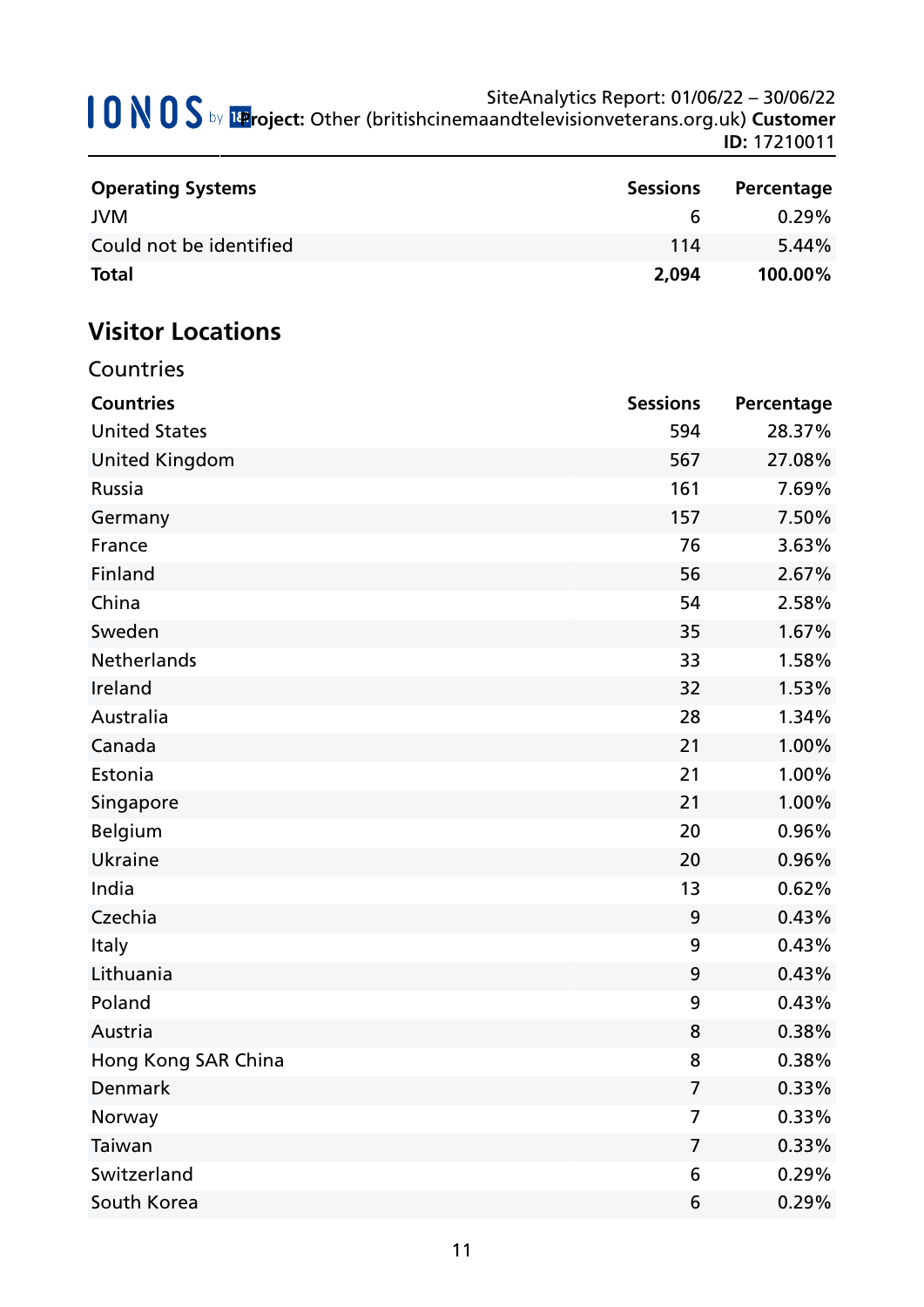| <b>Countries</b>            | <b>Sessions</b> | Percentage |
|-----------------------------|-----------------|------------|
| Morocco                     | 6               | 0.29%      |
| Spain                       | 5               | 0.24%      |
| Japan                       | 5               | 0.24%      |
| Turkey                      | 5               | 0.24%      |
| Pakistan                    | $\overline{4}$  | 0.19%      |
| <b>Brazil</b>               | 3               | 0.14%      |
| Hungary                     | 3               | 0.14%      |
| Cyprus                      | $\overline{2}$  | 0.10%      |
| Honduras                    | $\overline{2}$  | 0.10%      |
| Indonesia                   | $\overline{2}$  | 0.10%      |
| Israel                      | $\overline{2}$  | 0.10%      |
| Iceland                     | $\overline{2}$  | 0.10%      |
| Moldova                     | $\overline{2}$  | 0.10%      |
| Portugal                    | $\overline{2}$  | 0.10%      |
| Vietnam                     | $\overline{2}$  | 0.10%      |
| South Africa                | $\overline{2}$  | 0.10%      |
| <b>United Arab Emirates</b> | 1               | 0.05%      |
| <b>Belarus</b>              | $\mathbf{1}$    | 0.05%      |
| Kenya                       | 1               | 0.05%      |
| Luxembourg                  | 1               | 0.05%      |
| Latvia                      | 1               | 0.05%      |
| Romania                     | 1               | 0.05%      |
| Other                       | 1               | 0.05%      |
| Could not be identified     | 44              | 2.10%      |
| <b>Total</b>                | 2,094           | 100.00%    |

### **Continents**

| <b>Continents</b>       | <b>Sessions</b> | Percentage |
|-------------------------|-----------------|------------|
| Europe                  | 1,268           | 60.55%     |
| <b>North America</b>    | 617             | 29.47%     |
| Asia                    | 130             | 6.21%      |
| Oceania                 | 28              | 1.34%      |
| Africa                  | 10              | 0.48%      |
| South America           | 3               | 0.14%      |
| Could not be identified | 38              | 1.81%      |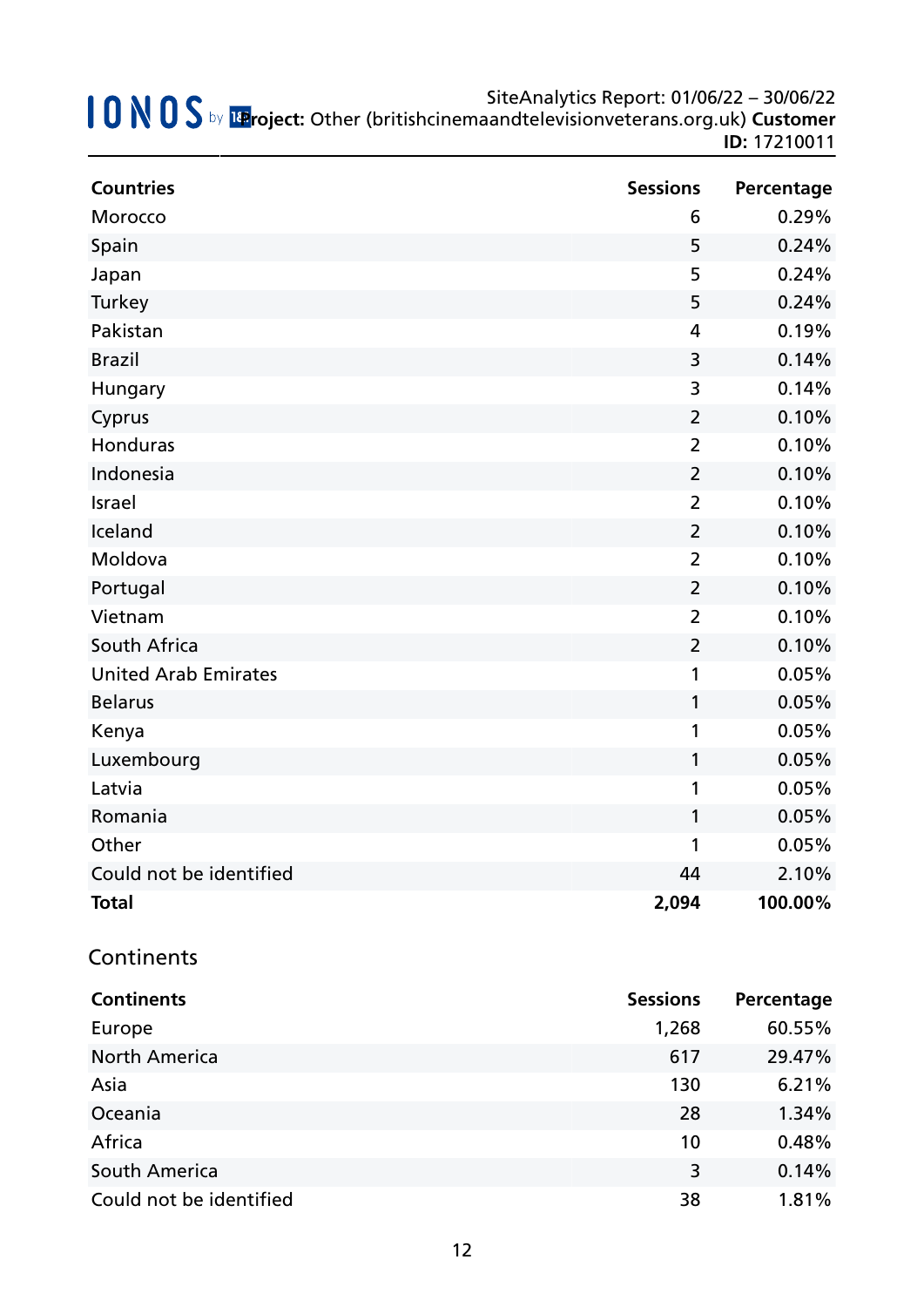| SiteAnalytics Report: 01/06/22 - 30/06/22<br>SiteAnalytics Report: 01/06/22 - 30/06/22<br>IteAnalytics Report: 01/06/22 - 30/06/22 Manus Depart: Other (britishcinemaandtelevisionveterans.org.uk) Customer |
|-------------------------------------------------------------------------------------------------------------------------------------------------------------------------------------------------------------|
| <b>ID: 17210011</b>                                                                                                                                                                                         |

| <b>Continents</b> |       | Sessions Percentage |
|-------------------|-------|---------------------|
| <b>Total</b>      | 2.094 | 100.00%             |

## **Information about the evaluations**

### Visitors

This evaluation shows how many visitors accessed your website. Visitors are uniquely identified on the basis of the IP address and the browser ID. If a visitor goes to your website more than once a day, only one visitor is counted.

### Sessions

This evaluation shows the number of sessions. A session starts when a visitor accesses your website and ends when he or she leaves it. A session ends automatically after 30 minutes without activity. If a visitor goes to your website more than once a day, multiple sessions are counted.

### Search Engine Robots

This evaluation shows which search engine robots have accessed the pages of your website. Search engine robots automatically search the content of websites in order to keep search engine entries up to date.

### Most Frequently Visited Pages

This evaluation shows which pages of your website were visited most often.

### Keywords

This evaluations shows the keywords with which your website was most commonly found in search engines.

### Referring Pages

This evaluation shows the websites from which visitors were transferred to your website.

### Browsers

This evaluation shows which browsers visitors used to access your website. This way, you know which browsers to optimise your website for, for example.

### Operating Systems

This evaluation shows which operating systems visitors used to access your website. This way, you know which operating systems are most popular with your visitors, for example, and you can optimise your website for these operating systems.